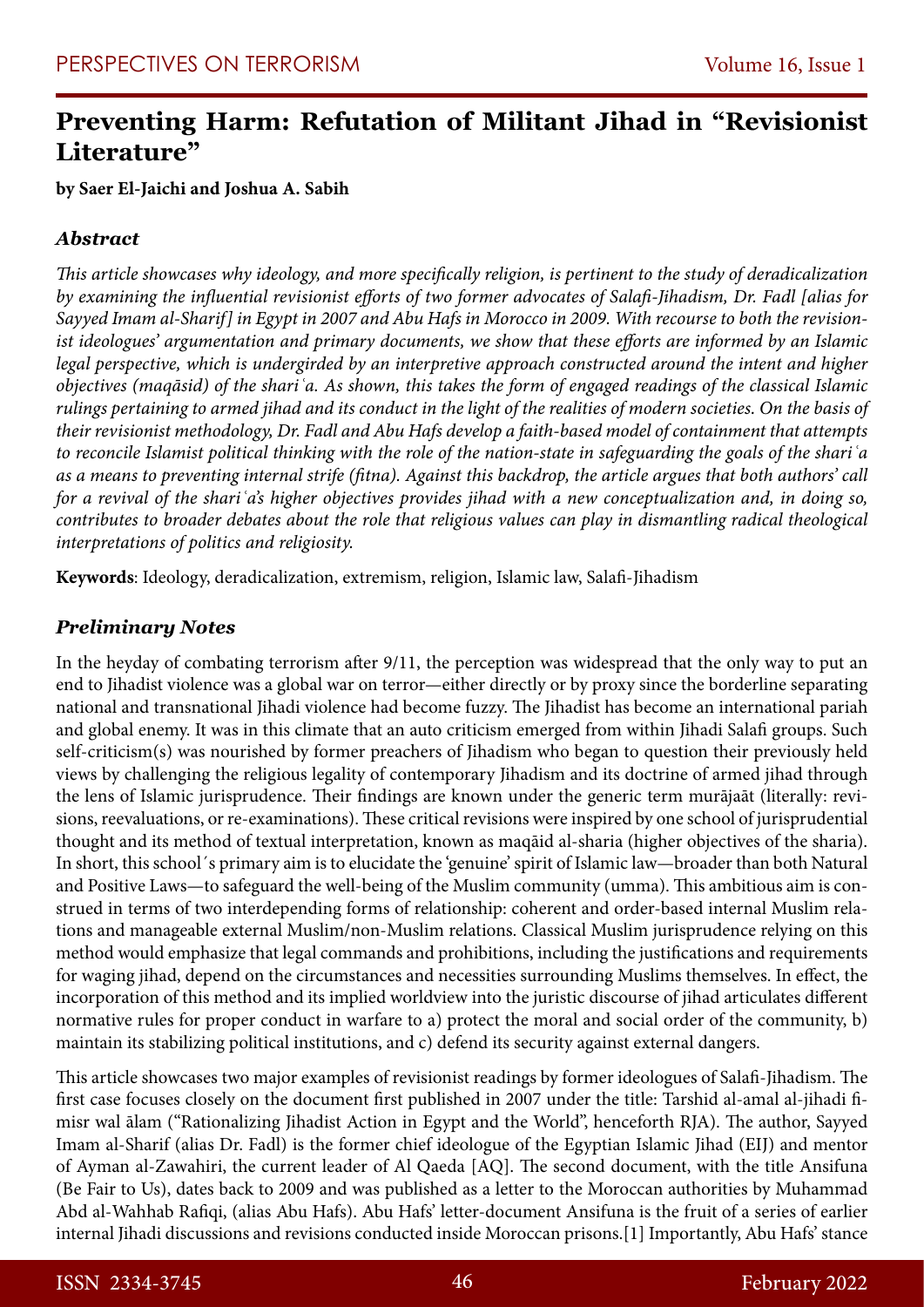is also inspired by, inter alia, Dr. Fadl's RJA. Abu Hafs' revisions are a product of an internal study program of ideological deradicalization and reeducation conducted by Sheikh Abu Hafs himself. As such, it is worth investigating as the first of its kind in the Moroccan model of individual deradicalization attempts.

Dr. Fadl and Abu Hafs both explore and analyze possible ways of combating Jihadism based on what we term here the "cumulative approach"—a method that uses content analysis of the Islamic sources as a tool for bringing each ruling or decision on—in this case—jihad to conform with the higher objectives of the sharia (maqāid). Since Jihadist ideology is founded on theological premises first and jurisprudential premises second, a need for examining (and refuting) these premises through the cumulative approach becomes a religious duty upon both the religious scholar and the Muslim ruler.[2] And it is at this juncture that both Dr. Fadl and Abu Hafs propose, in their jurisprudentially founded revisions, to primarily treat the issue of jihad and its regulations on legal grounds alone, not on theological ones.[3]

In general, therefore, the eagerness of these former ideologues of jihad to dismantle Salafi-Jihadism might be seen as an attempt: (1) to relegate armed struggle to the authority of the state and (2) to protect Muslim societies from all forms of internal strife (fitna). However, the guiding principles, it should be noted, are the same in both cases, namely the prevention of Harm (dar al-mafāsid) and the promotion or preservation of Benefit (jalb al-masālih). Through the prism of this cumulative approach, cognitive and behavioral deradicalization through jurisprudential revisions—as in the two present case studies—should be viewed as an authentic Islamic attempt in preventing harm. The religious argument in any containment of violence is in the public interest, or in the language of jurisprudence: an unrestricted interest (masālih mursalah). This Islamic model of conflict resolution and deradicalization—as we shall see—is moulded by this underlying objective of the sharia: "Whatever contributes to the preservation of these five essentials] religion, human life, the faculty of reason, progeny, and material wealth[, says Raysuni, is a benefit, and everything which causes them to be forfeited is a source of harm, while its prevention is a benefit."[4]

Despite the marked influence of Morocco's Maliki tradition of fiqh (jurisprudence) on Abu Hafs' stance vis-àvis the monarchy, what links Abu Hafs most directly with the anti-Jihadist, revisionist stream represented by Dr. Fadl is his agreement with the basic tenet that Muslims today are not obliged to abide by the opinions of the four major Sunni schools (madhāhib).[5] Despite their shared commitment to the higher objectives of Islamic law, though, Dr. Fadl and Abu Hafs differ slightly in terms of how they deploy the principle of preventing harm. In Dr. Fadl's usage, this principle serves the purpose of delegitimizing all sorts of atrocities against civilians, often with primary reference to the prevention of chaos in society. Abu Hafs' approach, on the other hand, serves to revive the monarchy's theological legitimacy, and to warn against the unbridled license of practicing takfir [apostasy or excommunication] against the state. Because of these aims, in Abu Hafs' usage, the prevention of harm is undoubtedly an argument in favor of kingly authority in both religious and political matters: i.e., as the Imam.[6]

In dealing with an Islamic model of containment of violence and deradicalization, we have chosen these two texts for three reasons: genre, methodology and impact. Genre-wise, Dr. Fadl's and Abu Hafs' revisions belong to a literary genre—murājaāt—in which an author reconsiders critically his own or other scholars' views, ideas, and positions. In the case of our two former-Jihadists, their revisions were written as legal treatises with slightly discursive/polemical tendencies that aim to both refute and convince. As far as methodology is concerned, they both use what in Islamic tradition is called "examination of textual validation" (tasīl sharī.) within the purview of maqāsid's cumulative approach. Here, our two former Jihadists follow a twofold checking procedure: in addition to text-proofing every view or ruling on jihad and takfir—for instance—the choice of the proof-texts—Quran, Sunna of the prophet, and a saying of a religious scholar—are examined in the light of the sharia's higher objectives. In doing so, the two former Jihadists not only break away from their own previously held militant views, but they also challenge the very methodology through which Jihadists validate their stance on jihad and takfir. Rejecting the use of proof-texting on its own—in the restorative approach—is not due to its inadequacy as a hermeneutical method but because it contradicts the very spirit of Islamic law and its ethical philosophy: preventing harm and preserving benefit.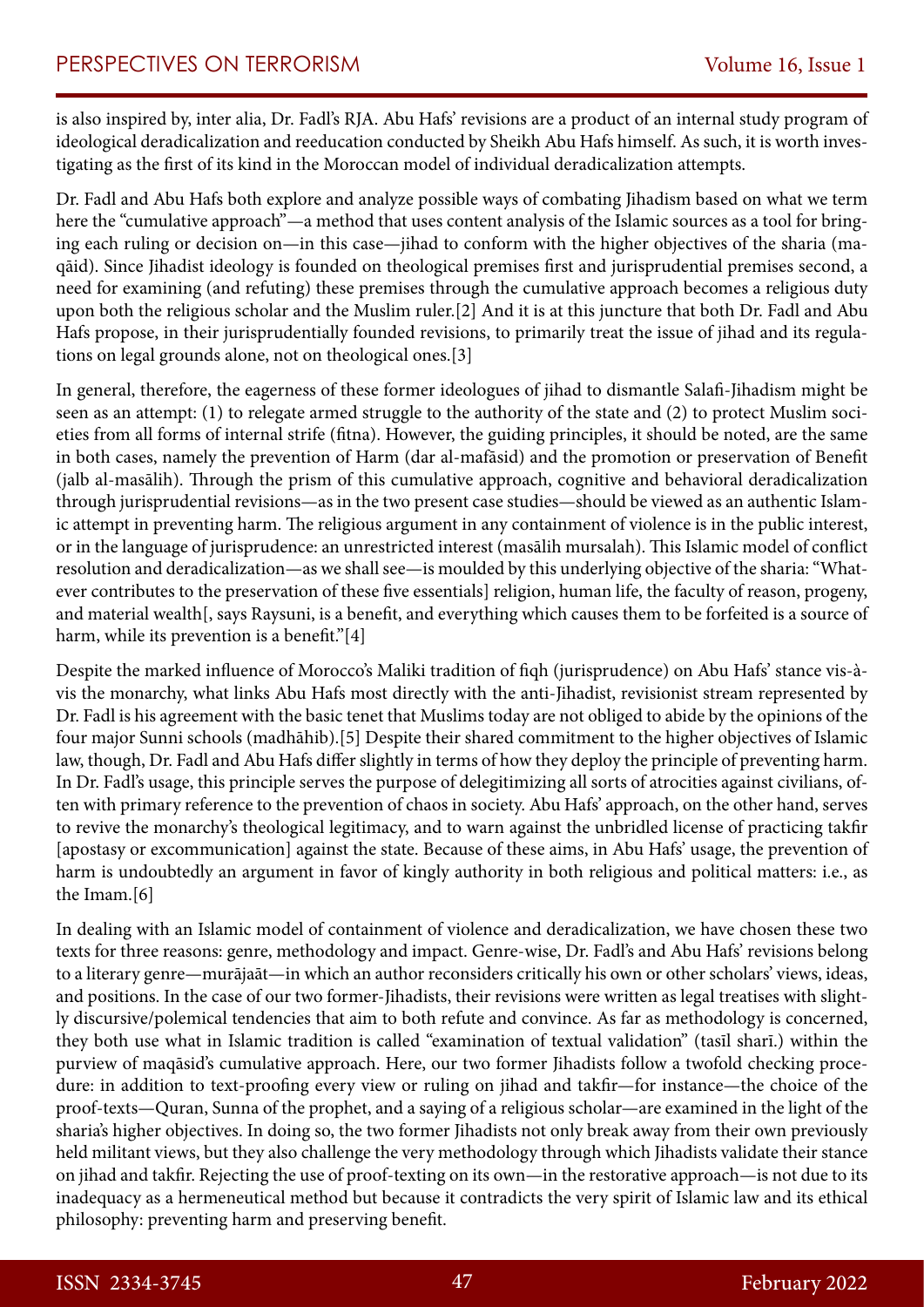In terms of their wider impact, both revisions are best discussed in terms of their reception and discursive performance. Upon its publication, the RJA was widely reviewed in both Egyptian and Arabic newspapers and journals, and among them especially in media outlets supportive of government policies. This in turn led to an increase in the resentment felt against Dr. Fadl by his former Islamist/Jihadist cohorts. Not only had Dr. Fadl 'betrayed' his earlier radical ideals; he also gave local authorities the ideological ammunition they needed to undermine the religious legitimacy of their actions and visions. This resentment found its most obvious expression in one of the more venomous attacks on Dr. Fadl in Ayman al-Zawahiri's treatise, Exonerating the Nation of the Pen and the Sword from the Blemish of the Accusation of Weakness and Fatigue.[7] As one of the Jihadi activists who had sought inspiration and guidance from Dr. Fadl during the Afghan-jihad in the 1980s, and as an ardent defender of Dr. Fadl's previously held methodology on Jihadist issues, Zawahiri had every reason to take an early opportunity of declaring himself a fierce opponent of his former mentor. As the Arabic title of his reply indicates, in the eyes of Zawahiri, the main tendency of Dr. Fadl's RJA to focus on the alleged weaknesses or flaws of armed Islamist movements is an attempt to cover up Muslims' neglect of their duty to fight the West and their collaborators, i.e., Arab regimes. An important clue into Dr. Fadl's RJA's impact may be gleaned from the online discussions that were organized by al-Qaeda's official media production group, As-Sahab, in December 2007, between sympathizers and supporters of the jihadi brand of Salafism and al-Zawahiri "on the password-protected al-Ekhlass and al-Hesbah forums." As pointed out by T. Rid and M. Hecker, Dr. Fadl's revisions formed an important backdrop for these discussions; and this leaves us in no doubt that the revisionist views expounded in Dr. Fadl's RJA were perceived by al-Qaeda members as a potential threat to their radical ideology.[8]

Although less prominent among international Jihadi Salafist circles than Dr. Fadl, Abu Hafs' reputation as a young Wahhabi Salafist, who witnessed the first Afghan war together with his father when he was very young, and who later studied in Saudi universities, made him nationally famous as one of the five icons of Jihadi Salafism's first generation in Morocco. He became, through his study groups in the city of Fez in the 90s, the chief ideologue of the Moroccan brand of transnational Jihadism.[9] His revisions constituted a blow to Jihadi groups and later became a practical example of ideological deradicalization in support of the monarchy's counter-Jihadist strategy. Abu Hafs' delegitimization of armed jihad and the theology of takfir in his concise legal treatise is written in clear and simple language, where each of the ten principles are supported by ten counterarguments founded on the universal objectives of the sharia. Abu Hafs wrote his legal treatise in the form of a letter addressed to both the authorities and the public.

#### *Revisions as a Juridical Genre of Deradicalization and Reconciliation: Sharia's raison d´être is Preserving Benefits and Preventing Harm*

Though limited in their application and experimental in their nature, the first significance of our two cases lies in the insistence that the Islamic tradition can be usefully conceptualized as a means of communicating ideas and opinions against Jihadist ideology. As such, it draws our attention to the religious model of conflict resolution, which offers a proactive and holistic approach to how to engage a Jihadist into a process of deradicalization with a primary focus on the ideological drivers of violence (al-unf), radicalization (al-taarruf) and extremism (ghuluw). Similarly, the most important question in these revisions is not only how to deradicalize a Jihadist but how to help a Jihadist to ideologically self-deradicalize. In a similar way, these revisions reveal the limitations of the security solution and call for an all-encompassing solution which includes spiritual security. There are no "final" military or political solutions to violent extremism for the sole reason that security solutions cannot "distinguish between political terror and crime. And unlike the criminal, the political terrorist is not easily deterred by punishment."[10] Put another way, the logic used in the "final solution" to political problems results in death.[11] A second significance of these Jihadist revisions lies in their scholarly perception of radicalization and deradicalization as processes in which spiritual and religious values are cherished and nourished.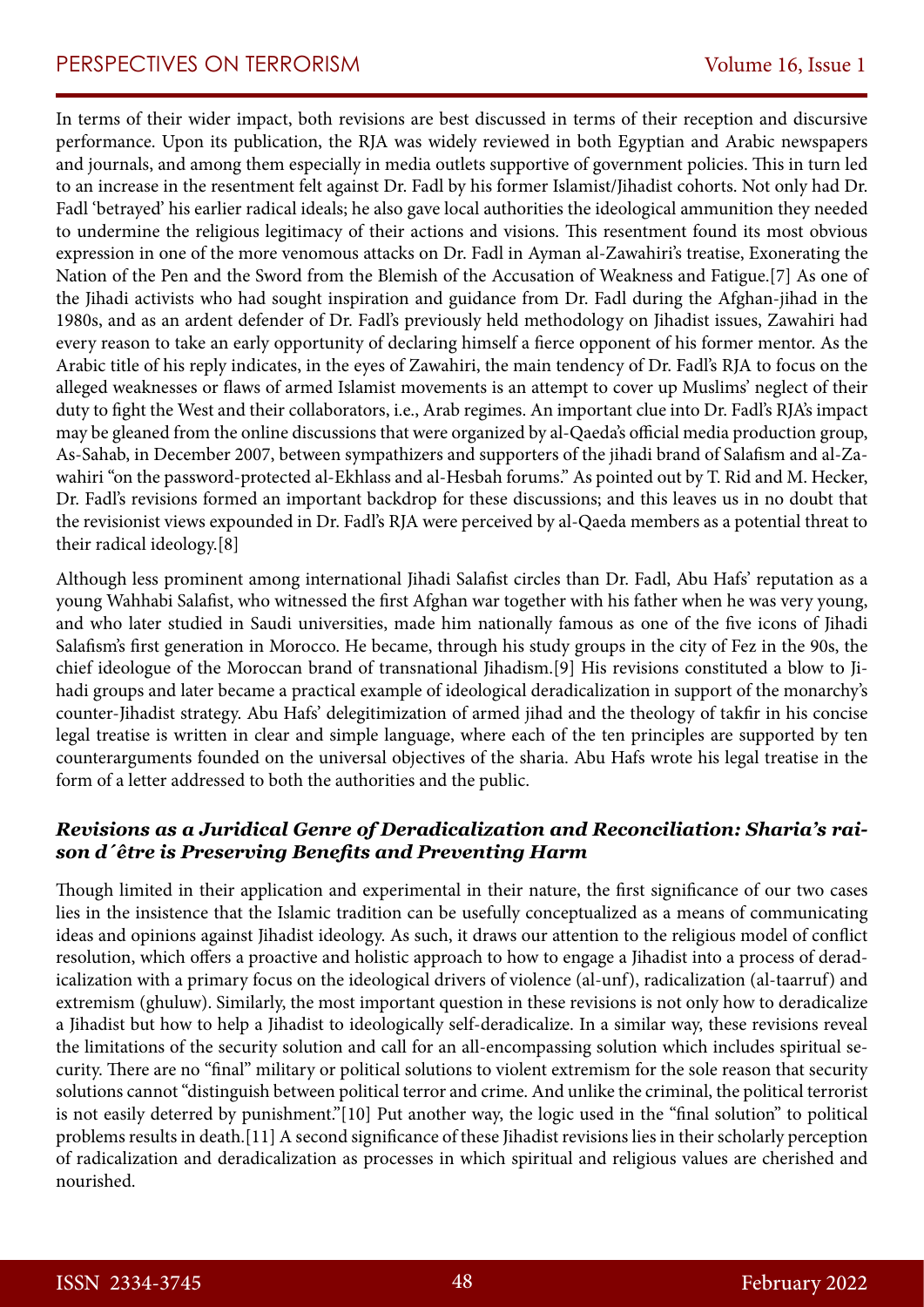#### *Context and Motivation: Senseless Confrontations*

What do Jihadists want to achieve? asks Dr. Fadl in RJA. The question is implicit in his statement: "Jihadists are engaged in meaningless confrontations."[12] The sixth principle in Abu Hafs' ten principles reaffirms this tragic realization: "We affirm our condemnation and denunciation of all indiscriminate bombings that have taken place either in our country or in other Muslim countries. These bombings took lives and caused the destruction of inviolable wealth. The harm (mafāsid) that the indiscriminate or senseless bombings produce cannot be sanctioned by neither "the explicit objective of the sharia nor sound reason."[13] Often this revisionist trope justifies the need for criticism and a call for a rectification of previously held views and doctrines.[14] In other words, the question that the revisionist asks is always: What went wrong?[15] The revisionist tries to identify the causes of the failures and rectify them. Abu Hafs talks about undertaking revisions of Jihadism without recanting armed jihad as a defensive instrument, the use of which is governed by the higher objectives of law. In this case, Abu Hafs, like earlier revisionists, "stresses the importance of introspection, which would allow him to reflect upon and distance himself from past mistakes, and to correct the path of Jihad."[16] Correcting past mistakes, but how do our two revisionists do that? Here, both Dr. Fadl and Abu Hafs seek refuge in the maqāsid jurisprudence of the Malikite Jurist al-Shatibi (d. 1388). Dr. Fadl explicitly states that "preserving the lives of Muslims and their strength is among the objectives of Islamic Law."[17]

The pervasive terror that the Jihadist preaches operates within an apocalyptic framework "beyond [Western conceptions of] ideology and the political."[18] In the same vein, Jean Baudrillard expresses his doubt in Western perceptions of Good and Evil as a meaningful explanatory framework of today's pervasive terror. The notions of Good and Evil in Western enlightenment thought are perceived in terms of progress, i.e., Good shall win over Evil in a rational society. He concludes that the terrorist "does not seek to change the world but to radicalize it by means of [human] sacrifice";[19] a savage chaos, in Salafi Jihadism's explanatory framework, is a wishful and unavoidable human condition.[20] Both Dr. Fadl and Abu Hafs have also come to similar conclusions, but unlike Baudrillard, they also had firsthand experience: being Jihadists and Muftis of Jihadism. Our two revisionists would give Baudrillard a consenting node regarding the inadequacy of the Enlightenment's perception of Good and Evil to explain the theological explanatory framework of global jihad. Since terror against terror has failed as a universal answer, our revisionists have turned to maqāsid not only as a theory of law but also as a philosophy of ethics. In fact, even Baudrillard, inadvertently, would have a leaning toward maqāsid's philosophy of ethics: "if Islam were to dominate the world terrorism would have risen up against Islam."[21] Let us now explore how the sharia's raison d'être—preserving benefits and preventing harm—works.

In the first part of this article, we examine how the principle of preventing harm is applied by Sayyed Imam al-Sharif (Dr. Fadl). Due to space, we limit ourselves to the publication known as Rationalizing Jihadist Action in Egypt and the World (henceforth RJA). This is widely recognized as the crowning achievement of Dr. Fadl's revisions and can therefore serve as a fruitful reference point for discussing how religious arguments can be effectively used to develop new practical ways of policy intervention vis-à-vis Jihadist insurgency. This part provides an understanding of Dr. Fadl's notion of preventing harm through a close analysis of two interrelated corollaries in RJA. First is the claim that Muslims today are disempowered and therefore not obliged to comply with the requirements of armed jihad. Second is the concept of the 'public good' (maslaha) used by Dr. Fadl to undermine the legality of waging armed jihad against the West (far enemy). The second part of the article contains an exploration of the juridical arguments put forward by Abu Hafs in his revisions, which also builds on the idea of preventing harm. The significance of Abu Hafs' contribution lies in his return to Maliki law and to its philosophy of ethics: maqāsid al-sharia (higher objectives of the sharia). This return represents both a rejection of extremism (ghuluw) and radicalism (tatarruf) and marks a shift toward the endorsement of the Moroccan monarchy on purely religious grounds. Revisions in Egypt: Preventing Political and Social Evils in the Light of Maqāsid Jurisprudence and siyāsa shariyya

Dr. Fadl subscribes to Salafism, in contrast to reformist intellectuals who mostly conceptualize Islam from a modernist perspective. In formulating his revisionist standpoint, Dr. Fadl attempts to frame his arguments in ways that discourage rebellion (khurūj) in accordance with the position of most traditional Sunni scholars.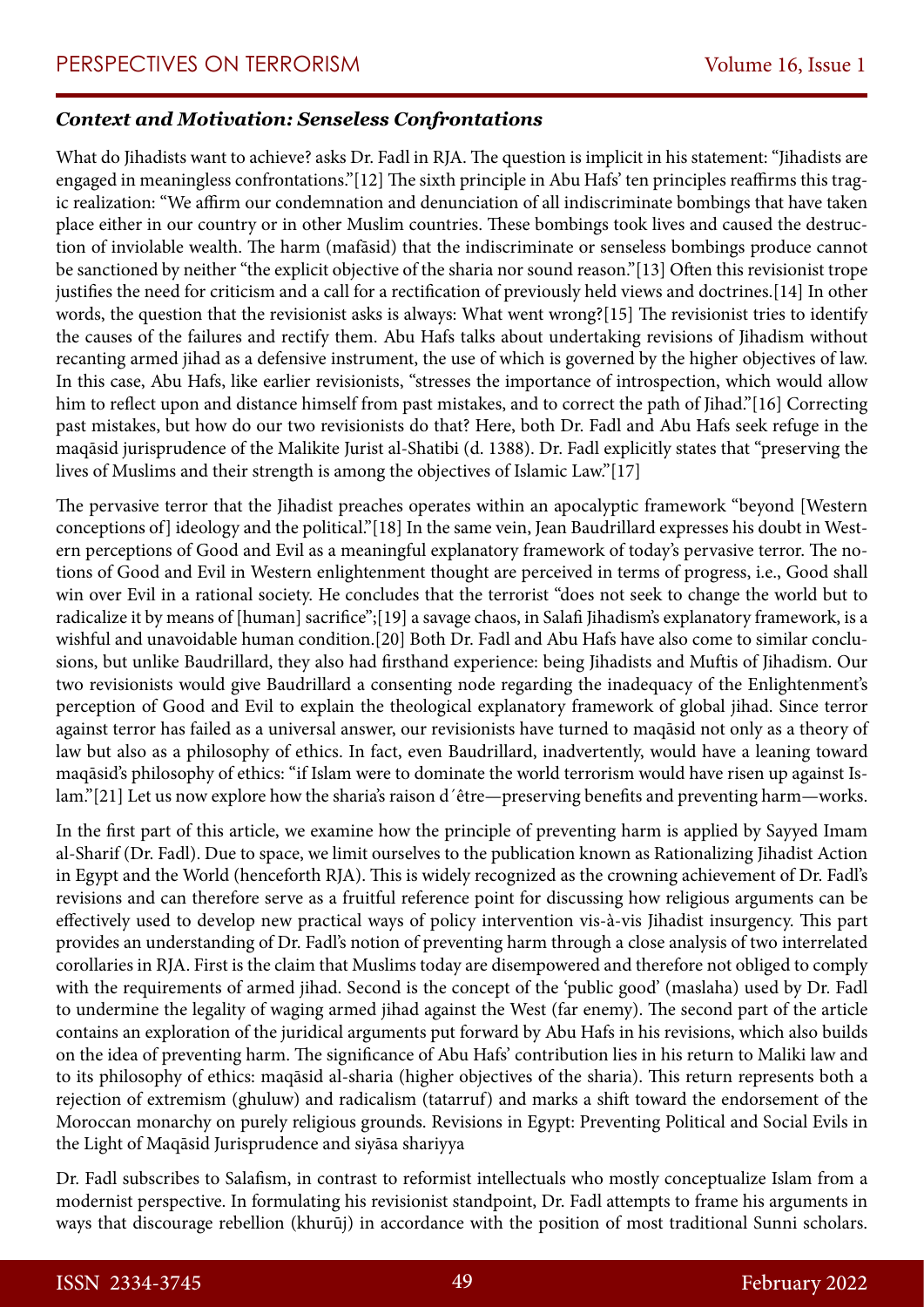The significance of this stance lies in the fact that it tries to revive the quietist tendency of Salafism within the framework of classical Sunni discourses that call for obedience to governmental authority. That is, he emphasizes the necessity of "commanding the right and preventing evil" (al-amr bi-l maruf wa-l nahy an al-munkar) in a manner that serves to undermine calls for revolt against the state; even in the case of 'sinful' authorities. [22]

In doing so, Dr. Fadl situates himself not in a particular Sunni law school but more broadly in the pre-modern tradition known as siyāsa shariyya, whose main representative is the influential Hanbali scholar Ibn Taymiyya (d. 1328), who also occupies a central place in modern Jihadism. Among other characteristics, this tradition views politics as inextricably embedded in the sharia but draws a clear "distinction between rules that are fixed" and rules pertaining to the political domain (siyāsa) that change in conformity with the requirements of public order.[23] Typically, therefore, proponents of this tradition raise questions about the protection of Muslim interests (maslaha) and the challenge of adapting to changing conditions while retaining a strong commitment to the various dimensions of the sharia, including the legal, normative, and social. Great emphasis is therefore placed on the common good, in terms of promoting benefit and preventing harm (understood as the prevention of internal disorder (fitna). Importantly, the practice of jihad, as this tradition frames it, is relegated from the individual sphere to the dominion of the state or the executive power (be it president or king). In fact, the standard view of jihad throughout many Sunni writings in the pre-modern period makes best sense when read against this background.

Already before his formal membership of Zawahiri's underground organization, al-Jihad, in 1977, and most emphatically after the assassination of President Anwar Sadat in 1981, Dr. Fadl's ideas drew dissenting Islamists into the politics of revolutionary armed struggle against 'apostate' Muslim rulers of nation-states. In the RJA, however, Dr. Fadl aims to provoke a debate that challenges the typical vision of jihad adopted by different insurgent groups to justify attacks against the nation-state, contrary to his own previously held views. To be sure, the version of siyāsa shariyya embraced in the RJA is less conformist than other versions that have been adopted in the pre-modern era. As such, Dr. Fadl may be situated in the line of Ibn Taymiyya as a modern exponent of the siyāsa shariyya, seeking reconciliation with the existing nation-state through an acceptance not so much of its legitimacy but rather of its de facto political authority (ghalabah—conquest of power). That is to say, the text endorses a quietist (rather than a politically activist) stance, but within the framework defined by the mainstream Sunni juristic discourse.

Importantly, Dr. Fadl does not reject militant jihad out of hand as a religious duty; he nowhere declares, for example, that he sees spiritual jihad as a substitute for militant jihad, which is typical for reformists inclined toward Sufism. Indeed, the phenomenon coined as "the spiritualization of jihad" by David Cook has little or no affinity to Dr. Fadl's position in the RJA.[24] Rather, Dr. Fadl focuses upon uncovering what he calls the "reasons behind (past) rulings on jihad" (asbāb al-jihad).

## *Rejecting Violence toward the State as Preservation of the Purpose of the Law*

The points of departure for his discussion are the controlling rules—or regulations (*thawābit*)—that derive from the larger purposes underlying Islamic jurisprudence (*fiqh*). As described by Dr. Fadl, in early Islam these regulations formed a backdrop to precepts (*ahkām*) in connection with specific situations. Among other things, this meant that an action cannot be undertaken if it generates a harmful outcome, "even when the action pursues a religiously legitimate goal (*sharʿī*)."[25] This applies particularly, he says, in cases where a goal demands an effort that "exceeds the person's capabilities or does not suit the person and his circumstances."[26] Regarding the issue of jihad, which is "the pinnacle of Islam", there are no exceptions to this principle, quite the contrary: it helps Muslims not only to safeguard their religious way of life and worldly interests (*dīn and dunyā*), but also to show restraint in matters relating to "bloodshed" (*al-ʾihtiyāt fi-ʾumūr al-dimā*ʾ).[27]

According to Dr. Fadl, the kind of armed jihad pursued by Islamist militants relies on the use of unlawful tactics based on the "secularist" maxim "the end justifies the means" (*al-ghāya tubarrir al-wasīla*).[28] Dr. Fadl goes so far as to say that those "led astray" by this logic in today's world have used whatever means possible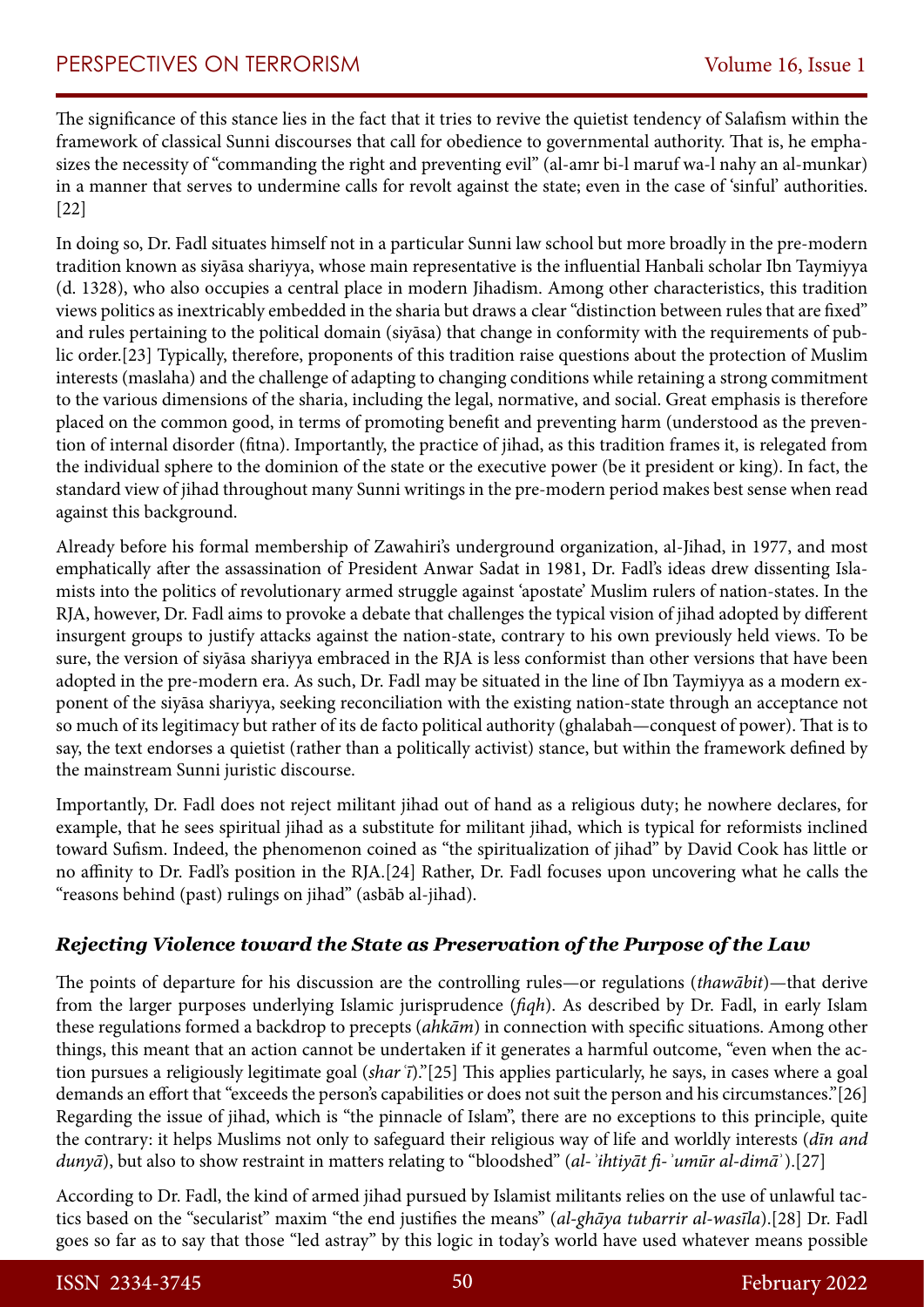# PERSPECTIVES ON TERRORISM Volume 16, Issue 1

to achieve their aims, relying on what he calls "the jurisprudence of justification (*fiqh al-tabrīr*)."[29] Those who follow this way or path (*maslak*) may approve (*yastahsin*) of [things] or perpetrate hideous actions and then look for evidence in support of them afterward. In the early Muslim community, the righteous forefathers (*al-salaf al-sālih*) would refer to these individuals as "the adherents of impure novelties" (*bidʿah*). The same description could apply, Dr. Fadl maintains, to contemporaries who tend to isolate the textbooks of the pious *salaf* from their original context. In support of this contention, Dr. Fadl points to Ibn Taymiyya who argued that the founders of the four Sunni legal schools "prohibited people from blindly emulating them (*taqlidihim*)."[30] Furthermore, when early Muslims had to decide about any matter in religion, including the duty of jihad, their answers were shaped in large measure by the existence of "*dār al-islām*, a caliphate and a caliph." That fact, in Dr. Fadl's view, is a strong argument in favor of not blindly applying the ancestors' answers to our present reality. Thus, when unqualified individuals in our days mistakenly believe that the opinions of the salaf are binding, they reveal their ignorance of the traditional way of giving a legal judgment (*fatwa*), which implies "the knowledge of that which is obligatory in a given situation" (*maʿrifat al-wājib fi al-waqiʿ*).[31] Hence the cumulative approach.

This is a very important point because it leads Dr. Fadl to emphasize that *fiqh* has always been broadened to include new rules to meet the exigencies of the times; and this has implications for understanding why Muslims are no longer requested to perform the duty of jihad today, says Dr. Fadl. The criteria for performing armed jihad are the same as those for other religious duties: the Muslim must possess the ability (*qudra*) to do an act. [32] Arguing from this premise, Dr. Fadl underscores that the term "*qudra"* should not be taken literally here, as referring to the basic capacity for "bodily action" (*qudra badaniyya*), but rather more broadly in terms of all that is in one's power or capacity, including "the circumstances surrounding the [duty] of jihad."[33] The connotation behind this meaning is that God intends the believer "to choose the legal duty that most closely matches his situation and capability" (*al-munāsib li-wāqiʿihi wa-qudratihi*).[34] Seeking to provide a solid basis for that interpretation, Dr. Fadl points to the Qurʿān, where God praises those who chose "to fight on the path of God" (*al-mujāhidīn fī sabīl illāh*) as well as "the People of the Cave" (*ʾahl al-kahf*) who chose to hide to escape persecution.[35] In such cases, as Dr. Fadl puts it, believers were facing a threat posed by "a force of religious opponents" (*hashd minʾl-mukhālifīn fiʾl dīn*) but responded to the situation in different ways. However, Dr. Fadl has another, more important argument. That is, the example of pagan Mecca, where Muslims were not required to preach or fight jihad. To save them from greater harm in their disempowered environment, he asserts, God did not impose any duty of jihad on them before they undertook the *hijra* to Medina.[36] Dr. Fadl maintains that, in today's world, this option is still effective, not canceled or abrogated (*ghayr mansūkh*). Meccan Muslims, like "Islamist groups in most Muslim countries today, tend to oscillate between impotence and disempowerment."[37] Interestingly, a few years earlier Dr. Fadl had criticized opponents of offensive jihad as "halfway believers," who were beset with doubts about their religion.[38] But he did, obviously, change his mind, because here he points to how Muslims must measure their own capacity and make choices based on both practical and religious dimensions of utility. He is critically alert, for instance, to the safety of Muslims if (or when) the enemy strikes again and to the ways in which offensive jihad invariably involves "encroachment upon the money and lives of the innocent ones" (*maʿsumīn*), describing every such act as a "grave sin" (*kabāʾir al-dhunūb*).[39] We will return to this discussion below, but now, let us explain the importance of Dr. Fadl's shift of focus from the later, Medinan period to the Meccan period when elucidating the reasons why military jihad should be suspended.

First, this shift testifies to the fact that Dr. Fadl takes his cue from premodern Salafis, such as Ibn Taymiyya, as much as from ideas offered by reformist writers, who demanded a return to the Meccan-phase of the Prophet's career in order to retrieve "the original message of Islam."[40] Secondly, for the purpose of this article, Dr. Fadl's preference for Mecca is important because it helps us understand the rationale that leads him to condemn "the use of force in changing what is reprehensible" (*taghyīr al-munkar biʾl yad*), including violent confrontation with government authorities in Muslim lands—(i.e., the near enemy)—in the pursuit of implementing shari'a. [41] As we shall see in the next section, Dr. Fadl uses the same rationale, alongside the concept of the 'public good' (*maslaha*), to undermine the legality of waging armed jihad against the West (the far enemy).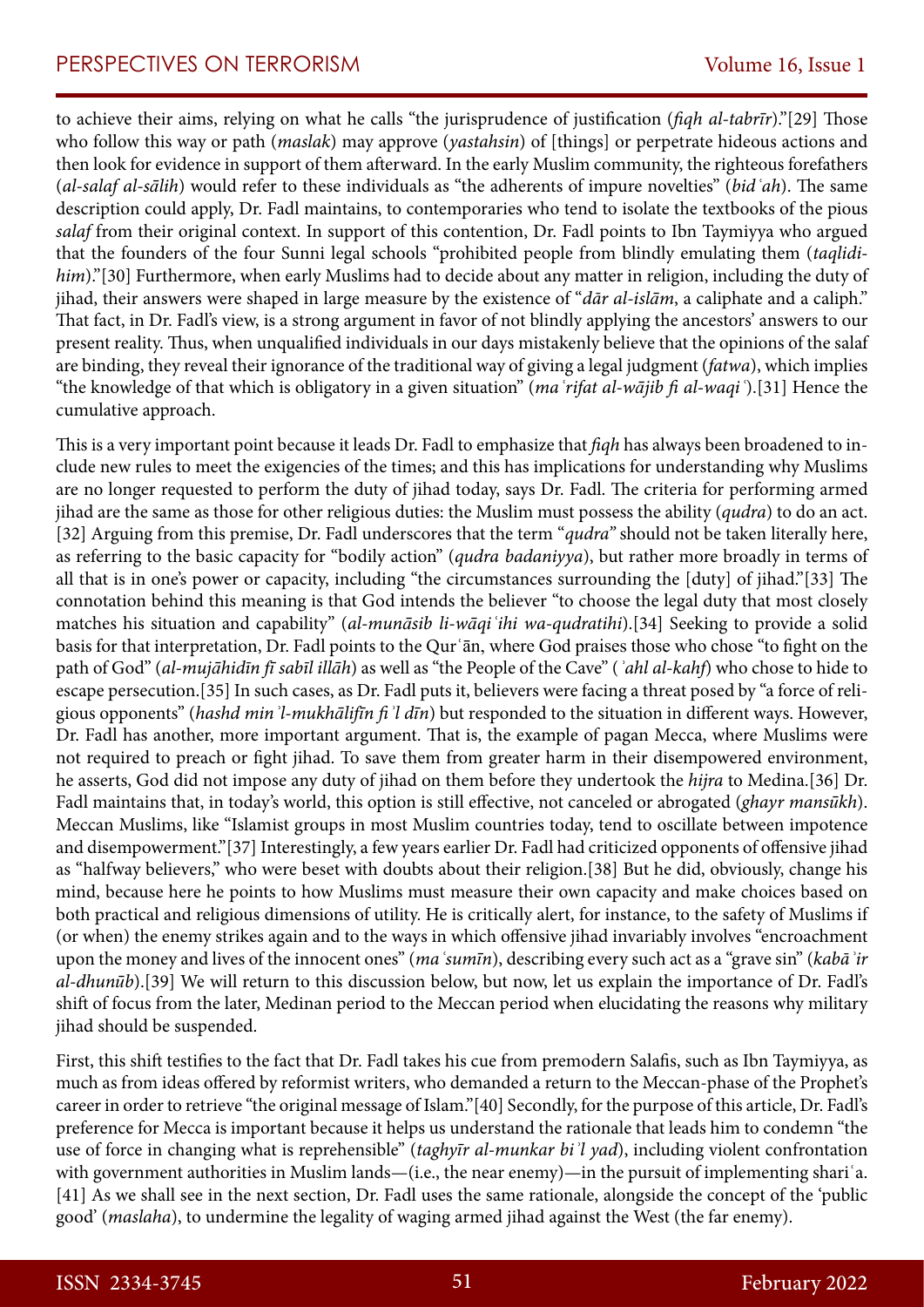## *Peace Promotion as a Means to Safeguard Islam and Muslims*

The concept of the 'public good' (*maslaha*) used by Dr. Fadl to undermine the legality of armed jihad against local authorities also underlies his endeavor to rebut the arguments routinely presented in favor of Jihadist expansion into territories of *dar al-kufr* ("land of disbelief"). Dr. Fadl points out that the raison d'etre of offensive jihad, as inferred from the Qurʿān, is the fighting of injustice with the aim of "promoting the religion" (*izhār al-dīn*). In his view, this can easily be inferred from God's saying in the Qur'an [Q 8:39], a verse that jihadis normally read as a license to call for perpetual war against non-Muslim states: "And fight them until there is no more tumult or oppression and there prevail justice and faith in Allah."[42] Dr. Fadl complicates the meaning of the verse, stressing that it was revealed in Medina when Muslims were in a favorable position. This enabled them to promote Islam in more forceful ways.[43] This is contrary to the contemporary situation where Muslims are barely able to defend themselves. Against this background, he emphasizes that the obligation to fight jihad is lifted if that is likely to "destruct [human] lives" (*halāk al-nufūs*) and "endanger Muslims" (*al-ʾidrār bi'l muslimīn*).[44] Instead, Dr. Fadl conceptualizes the promotion of religion as the ability to interpret the rules of the shariʿa and apply them to the present situation. He takes this argument further when he deals with another Qur'anic verse [Q 47: 35]: "…be not weak and ask not for peace, when you have the upper hand." In Dr. Fadl's view, this verse addresses the prohibition against "the acceptance of any terms of peace with the enemy" (*musālamat al-aʿdāʾ*) when Muslims have the "upper hand" in response to aggression. For this reason, the rule proclaimed in the verse is circumscribed (*muqayyad*), not general or unrestricted.[45] Once again, the idea here is to avoid damage, rather than achieving a legally relevant benefit. This stance indicates important continuities with Ibn Taymiyya, who paved the way for similar (albeit more sophisticated) elaborations on the implementation of the shariʿa in accordance with the principle of *maslaha*; as, for instance, in this passage which contains remarkable similarities to the argument developed by the author of *RJA*:

The principle overall is that the *shariʿa* never neglects a benefit (*maslaha*) […] One of two possibilities must obtain for the rational person who believes that something is a benefit even though the revelation does not mention it. Either the revelation indicates it and the person looking into it does not know it. Or it is not a benefit even though he believes it to be a benefit […] Often people imagine that something is profitable in religion and in this world, when in fact its profit is outweighed by harm.[46]

Echoing here Ibn Taymiyya's conception of *maslaha*, Fadl proposes the survival and the propagation of Islam through other means, instead of fighting, including these:[47]

- da 'wa, the practice of calling non-Muslims to Islam
- *hijra*, emigration to avoid persecution
- • ʿ*uzla*, isolation by abstaining from ordering good and prohibiting evil (*al-ʾamr bi-l-maʿrūf wa-l-nahıy ʿan al-munkar*)
- *dfw*, forgiveness
- • *al-safh waʾl iʿrād*, avoiding enemies
- • *kitmān al-imān*, concealment of faith

Against this backdrop, Dr. Fadl offers a variety of clues that jihad is not the only legal means to correct deviation from the shariʿa. To illustrate his point, he goes on to provide examples of how the pious ancestors would choose "the legal option which was appropriate" (*al-khayār al-sharʿī al-munāsib*) to the reality and circumstances in which they found themselves; for instance, by refraining from armed methods as was the case with the prophet's companion Khalid b. al-Walid who decided that it was best to save his troops by retreating from the battlefield against the Byzantines at the north of Muʾta or Areopolis (east of the Jordan River). The second example given by Dr. Fadl comes from another Qur'anic verse [Q 48:1], where God praises the peace agreement with the infidels of Quraysh, known as *sulh al*-*hudaybiyah*. According to Dr. Fadl, this verse uses a different word for "victory," namely *fath*, the term normally used to designate Muslim conquests, even though the Prophet failed in seizing political power and consolidating it by force in pagan Mecca. On this basis, Dr. Fadl concludes that believers are not only permitted but also encouraged to enter international agreements/treaties (*muʿāhadāt*) with non-Muslims, even in war time.[48] To underscore the primacy of the public good (or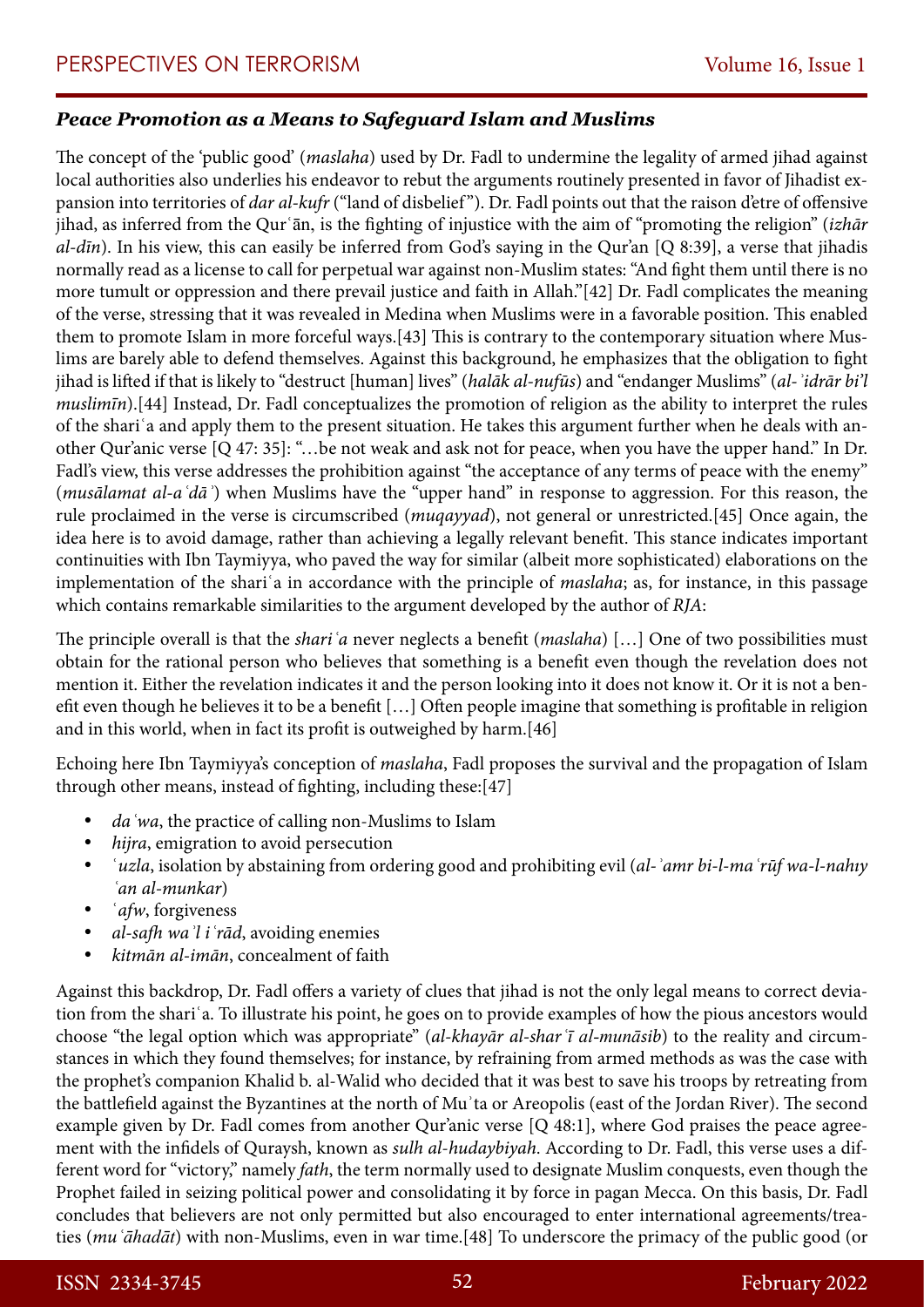well-being) over other commitments, including the principle of offensive jihad, Dr. Fadl also cites the Qur'anic verse [Q 8:61]: "But if they incline to peace, so shall you, and put your trust in Allah." In this way, he seems to nullify the notion of permanent warfare, thereby separating himself from Islamist ideologues who refuse to abide by international agreements. By adopting this position, which encourages obedience to state authority, Dr. Fadl seems to wave between being a political quietist and subscribing to the Sunni tradition's doctrine of *siyāsa sharʿiyya*, which does not interpret religion in opposition to the prerogatives of the ruler, which include, inter alia, the right to declare jihad and conclude treatises with non-Muslims.

# *Preventing Harm Is a Benefit: Monarchy, Law, and Legitimacy in Morocco*

In contrast to other Islamic countries, Morocco is a country, whose constitution declares the king as head of state and *Amir al-Muʾminīn* (Commander of the Faithful). Accordingly, Moroccan society is defined in a twofold way, namely as an *umma* (community) in the religious sense and a nation in the modern political sense. The political power of the king as head of the state is territorial, i.e., confined to the territories of Morocco, whereas his religious power—or rather spiritual jurisdiction—is trans-territorial. Moroccans—Muslims and Jews—therefore, are both subjects of the king and citizens of the state.[49] As members of a spiritual *umma* and a political nation, Moroccans are governed by the oath of allegiance and by the constitution. A third dimension is added to the two powers of the monarch, namely a symbolic one. The latter derives from a combination of genealogical, historical, political, and spiritual attributes that the monarchy invests in what is called religious diplomacy and spiritual security. Now, the monarchy is branded as the kingdom of the friends of God (*mamlakat al-ʾawliyāʾ*) and adheres officially to three components of the Moroccan brand of Sunnism: the Maliki law school, the Ashʿarite theological school (the middle path of theological creed) and the spiritualist tendency within Sufism represented by al-Junaid (d. 910).[50]

As we shall see in Abu Hafs' revisions, the question of the monarchy's legitimacy becomes one of the three prioritized questions discussed in this strand of revisionist literature. In a Moroccan context, the Jihadist position vis-a-vis the legitimacy of the existing oath of allegiance (*bayʿah*) toward the monarch became idolatrous or heretical on theological grounds. For example, in his short theological-juridical treatise, *On whoever seeks judgment of the tyrant rulers is a disbeliever*, the former Moroccan Jihadi ideologue Abdelkarim al-Shadhili, delineates that:

one of the requirements of Tawhid (the absolute sovereignty of God), whose meaning and identity features are no longer recognizable by [Muslim] people today, is that people seek to be governed by the law of God Almighty. The question of sovereignty (hākimiyyah) and legislation (tashrīʿ) are not matters of positive law (ʾahkām farʿiyyah) but matters relating to Tawhid and the foundation of belief. This is what is meant by tawīd al-ʾuluhiyyah (Tawhid of Godship), i.e., the individual is bound by worshipping God alone and being ruled by his Law.[51]

Thus, since the issue of the *hakimiyya* is a theological matter—inherent attribute of God´s sovereignty—not an article of positive law, Jihadi Salafis raise two related issues, namely:

- 1. When should an Imam be considered legitimate?
- 2. Must Muslims obey a ruler who does not apply the *shariʿa*?

These two questions have been a source of dispute among Moroccan Jihadists and have stood at the center of several debates among them in and outside Moroccan prisons, writes Abu Hafs in his revisions.[52] Through the cumulative approach of *maqāsid* jurisprudence, Abu Hafs presents a starting point for answering these questions by reference to Imam Malik (d. 796). On this basis, he proposes that the legitimacy of the monarchy—the eighth principle of his ten principles—should be decided not on theological grounds but on juridical ones, i.e., the objectives of the divine law.[53] Again, the underlying principle here is: *preventing Harm is a Benefit*. The latter logic modifies the maxim that *preserving harm takes precedence over preserving benefit*. Seen from the vantage point of Abu Hafs, therefore, there are two premises for renouncing armed jihad against the existing monarchy: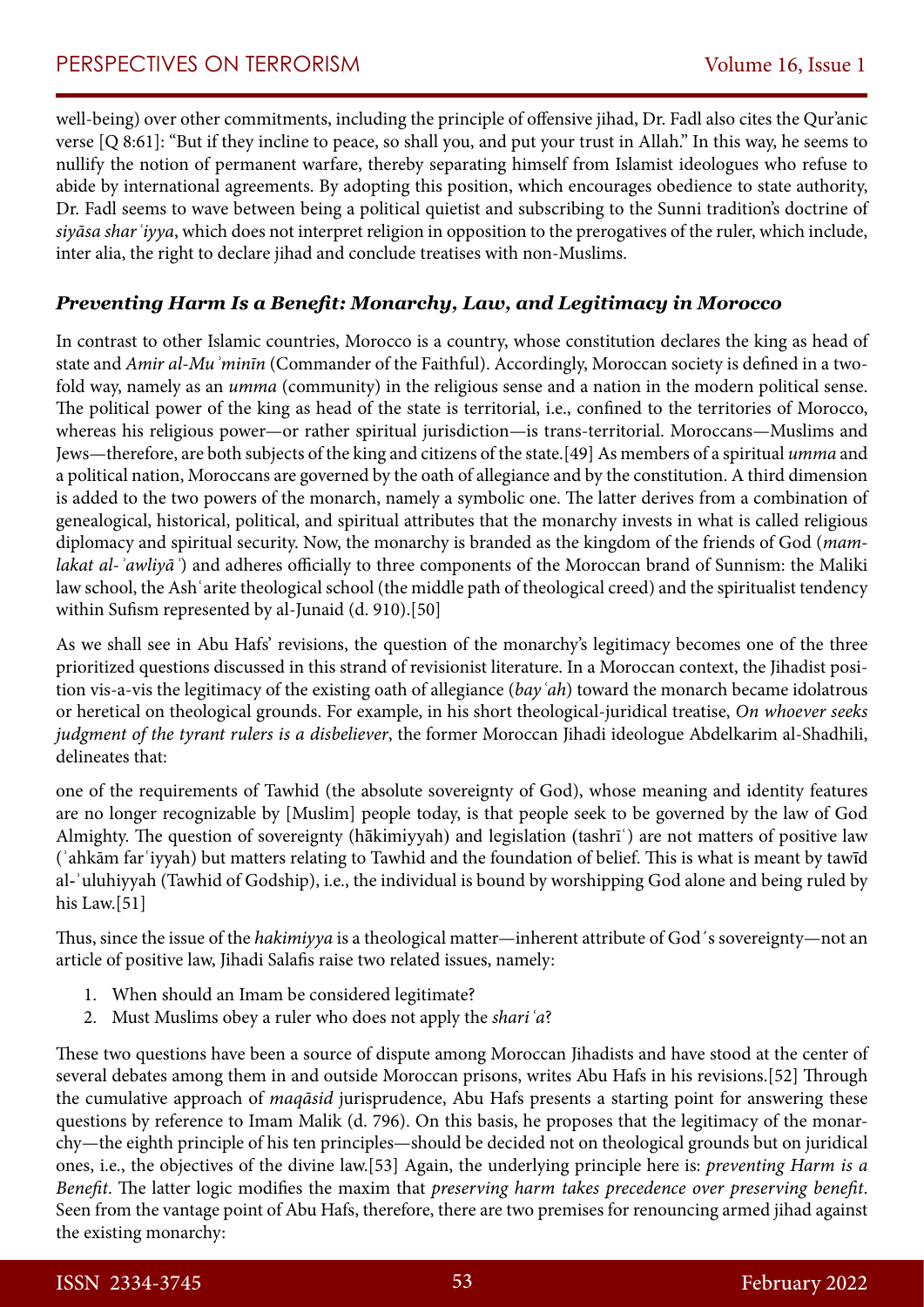We [recanting Jihadists] clearly declare that even though we are among the advocates of the Rightly Guided Caliphate, we have no problem with the monarchy because a) the scholars of the *umma* since the Umayyad era until today have accepted this system of [governance] and pledged allegiance to it [to hear and obey], and b) as long as the monarch preserves religion, unite the *umma*, uphold security and prevent harmful conflicts  $(fitna).[54]$ 

The methodology at play here is *taʾsīl sharʿī* [establishing the origin of laws] It is a process that aims at authenticating every creed or law through the lens of preventing harm and promoting benefit. In matters pertaining to acts of worship, according to Jihadi Salafism, this mode of authentication is not permissible, i.e., believers are not allowed to challenge the objectives of religious duties based on rational reflection. Abu Hafs' ten arguments in support of the non-opposition to the monarchy are in congruence with the authentication methodology known in Maliki jurisprudence as the method of *sadd al-darāʾiʿ* (prohibition of evasive legal devices). This method has a preemptive and deterrent function.[55] As an example of prohibition of evasive legal devices, Abu Hafs states that since:

it was decided by the jurists that preventing harm takes precedence over preserving benefit, then preventing the harm resulting from disobeying the ruler [by means of armed jihad] takes priority over preserving the benefits from the establishment of a shura-system. Ibn Battal—may God have mercy on him—said: The jurists have unanimously agreed that it is obligatory to obey the ruler—who took power by force—and accompany him in jihad campaigns, and that obedience to him is better than revolting against him. In doing so, we will prevent the shedding of blood and calm the agitators.[56]

#### *Society and the Near Enemy*

According to Abu Hafs' description, the internal jihadi discussions in prison (in the period from 2004 to 2009), resulted in several revisions which culminated in 2009 with the so-called "initiative" (*al-mubādara*). The letter-document *Ansifuna* is the written expression of this initiative. It offers a window into the process of these discussions among the four chief sheiks on the one hand and between every sheikh and his own Jihadi followers on the other. It also offers a useful entry point for interrogating the religious premises upon which decisions are based regarding a) recanting violence, b) renouncing the doctrine of takfir (apostatizing), and c) accepting monarchical rule. In his description of these discussions and debates, Abu Hafs mentions two crucial earlier revisions which took place in the year 2004; that is, a year after the bloody attacks of May 16, 2003, in Casablanca. While the first document ("revisions") was made public through the newspaper al-Ayyam—it was a response to a security report that was issued after a summit on terrorism in Riyadh, Saudi Arabia, in 2004. [57] In the words of Abu Hafs: "the importance of the document lies in the four sheikhs' adopting a clear and explicit position regarding a number of sensitive issues…after a difficult and long labor."[58] It is worth noting that in 2004, these four sheikhs came together in support of transnational Jihadi ideology, endorsing its goal of targeting the far enemy (i.e., the US and its allies). In particular,

the common point that brought together the sheikhs of the Jihadist movement and the followers of this current was the idea of the duty to support the global Jihadist cause and the Islamic State model brought about by the Taliban movement as well as al-Qaeda. They were also fascinated by Osama bin Laden as a model to be emulated. They viewed both the Taliban and bin Laden as spearheading the confrontation with American hegemony. [59]

The second document prepared by the four sheikhs was not made public, according to Abu Hafs. It was sent to the authorities in the form of a letter under the title "to whom it may concern," proposing a way out of the crisis and how the Salafi Jihadist issue could be resolved. Interestingly, the four sheikhs proposed to play the role of mediators, i.e., they pledged to mediate with the global Jihadist movement to spare Morocco in all future operations or terrorist plans in exchange for the release of the Jihadi Salafist inmates. The Moroccan Jihadi returnees from Afghanistan had a personal relationship with these Jihadist groups and could intercede on behalf of the monarchy for Morocco to be spared.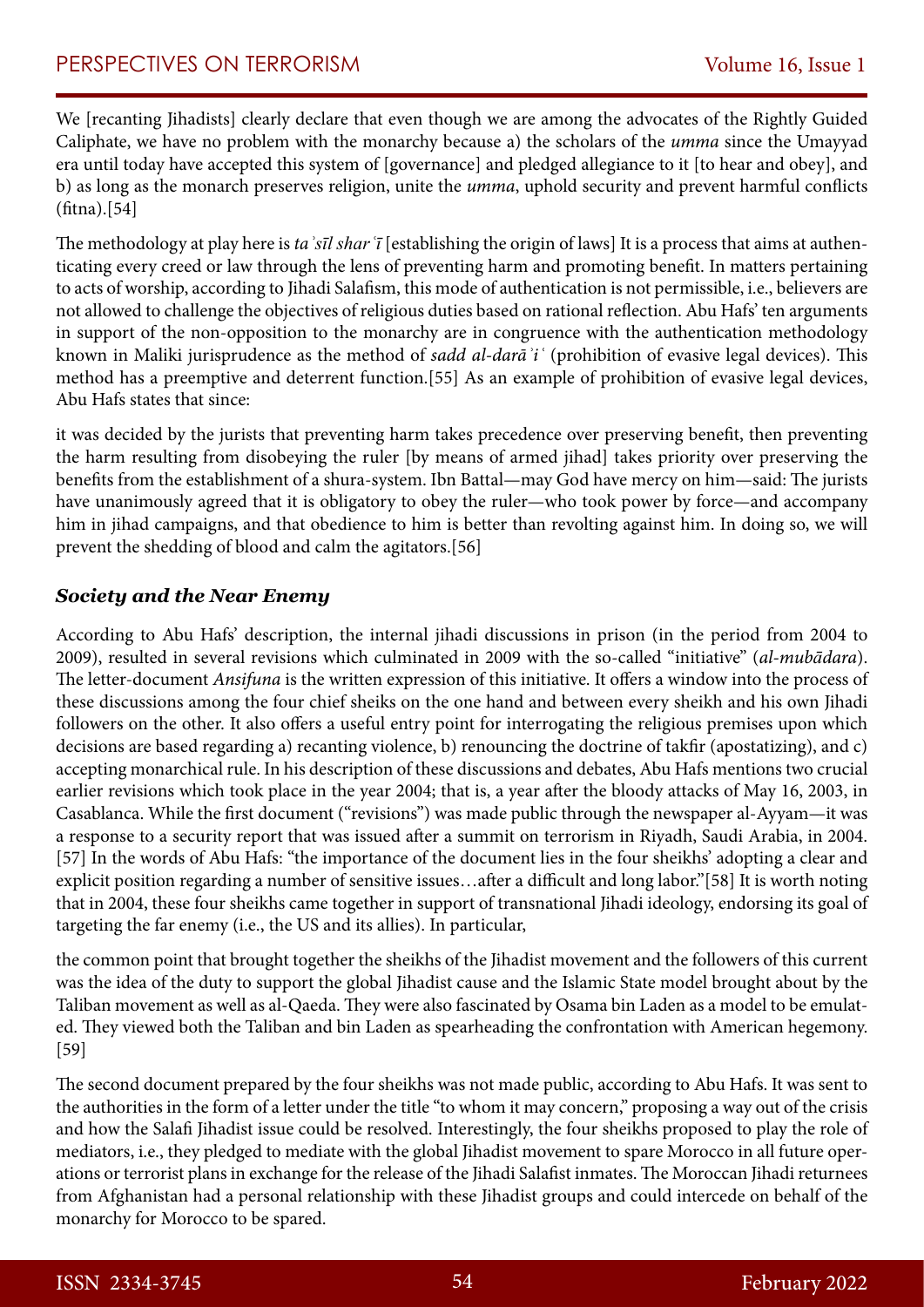Ignoring the first two documents, the security authorities took the decision to move the four sheikhs and send each of them to a prison close to the city where he lived before imprisonment. The letter-document *Ansifuna*, however, was made public from the local prison of Bourkayz, in Fez, in December 2010. It was the product of an initiative launched by the Consultative Council for Human Rights—a state institution—in coordination with the Al-Karama Human Rights Forum, an NGO close to the Islamic Justice and Development Party that later would lead the government for ten years (2011–2021). In this initiative, the Jihadist inmates outlined three principles, the subjects of which were structural and doctrinal revisions. It was meant as a negotiating paper mandating CCHR/al-Karama to negotiate their release with the monarchy.

Abu Hafs maintained that Islam is the religion of the "middle path" (*al-waatiyya*). However, he also emphasized that the monarchy in its existing form was the only institution that could guarantee the *umma's* spiritual security and prevent it from falling victim to civil strife (*fitna*). He further held that pledging allegiance (*bay*ʿ*ah*) to heed and obey (*al-samʿwa al-tāʿah*) the monarch to prevent bloodshed and close the door of sedition correlates with recanting the doctrine of takfir (apostatizing) of Muslim societies because it contradicts the most important objective of the shariʿa, namely *preventing harm*.

Dismantling radical ideologies on the individual level goes together with resocialization of the person in question. Abu Hafs' revisionist proposition is framed in line with his argumentation that answers a central question: *Why [should] we refrain from condemning Muslim societies as infidel?* This is, in fact, one of the ten principles put forward in *Ansifuna*. To these principles, Abu Hafs provides ten arguments in favor of not apostatizing Muslims. These follow a logic that begins with fearing God's wrath in this world and in the next:

Out of fear of God Almighty, and out of fear from His severe punishment that awaits those who accuse one Muslim of unbelief (apostasy) imagine what the punishment would be like for those who accuse the whole society of Muslims of disbelief? In a hadith related by Bukhari, the prophet says: "Whoever accuses a believer of unbelief is like killing him."[60]

Equating accusing a Muslim of disbelief with killing him or her according to this hadith raises the question: how should we consider the religious arguments used by the Jihadists in accusing Muslim societies of disbelief? Applying the *maqāsid* principle, i.e., the prohibition of evasive legal devices, would expose the religious argument of the Jihadists as heretical. This is exactly how Abu Hafs describes those who accuse an individual Muslim of apostasy, while attributing this ruling to God himself. In his view, fearing God and fearing His wrath might work as a deterrent. Moreover, the harm that results from such an accusation of unbelief, i.e., the disruption of the *umma's* unity, is far greater than any benefit that might result from establishing an Islamic state. He cites another Maliki scholar, al-Qādi Iyyād, in support of this assertion: "The shedding of the blood of the monotheist worshippers is very dangerous." The rectifying force in Abu Hafs' revisionist attempt is the fact that the universality of Islam derives from the objectives of the law, according to the founding father of the *maqāsid* jurisprudential methodology, al-Shatibi (d. 1388):

The rulings of the Law encompass a universal interest, as well as a particular interest peculiar to each specific case. The particular interest is indicated by each piece of evidence as it relates to this or that case or circumstance; as for the universal interest, it is for every human being to be answerable to some specific precept of the Law in all of his movements, words and beliefs. Otherwise, he remains like a dumb beast left to roam at will until he is reined in by the Law.[61]

In conclusion, Abu Hafs proceeds in his revisions to answer two key questions:

- 1. Who are we?
- 2. What do we agree on?

As an answer to these questions, Abu Hafs states:

We are a group of Islamist inmates in the case that is now known as the "Salafi Jihadist" case. Even though we were not organized in any organization—clandestine or public—we ended up in detention together suffering from unjust sentencing. We do agree on several beliefs, and we share a great deal of principles, which we gather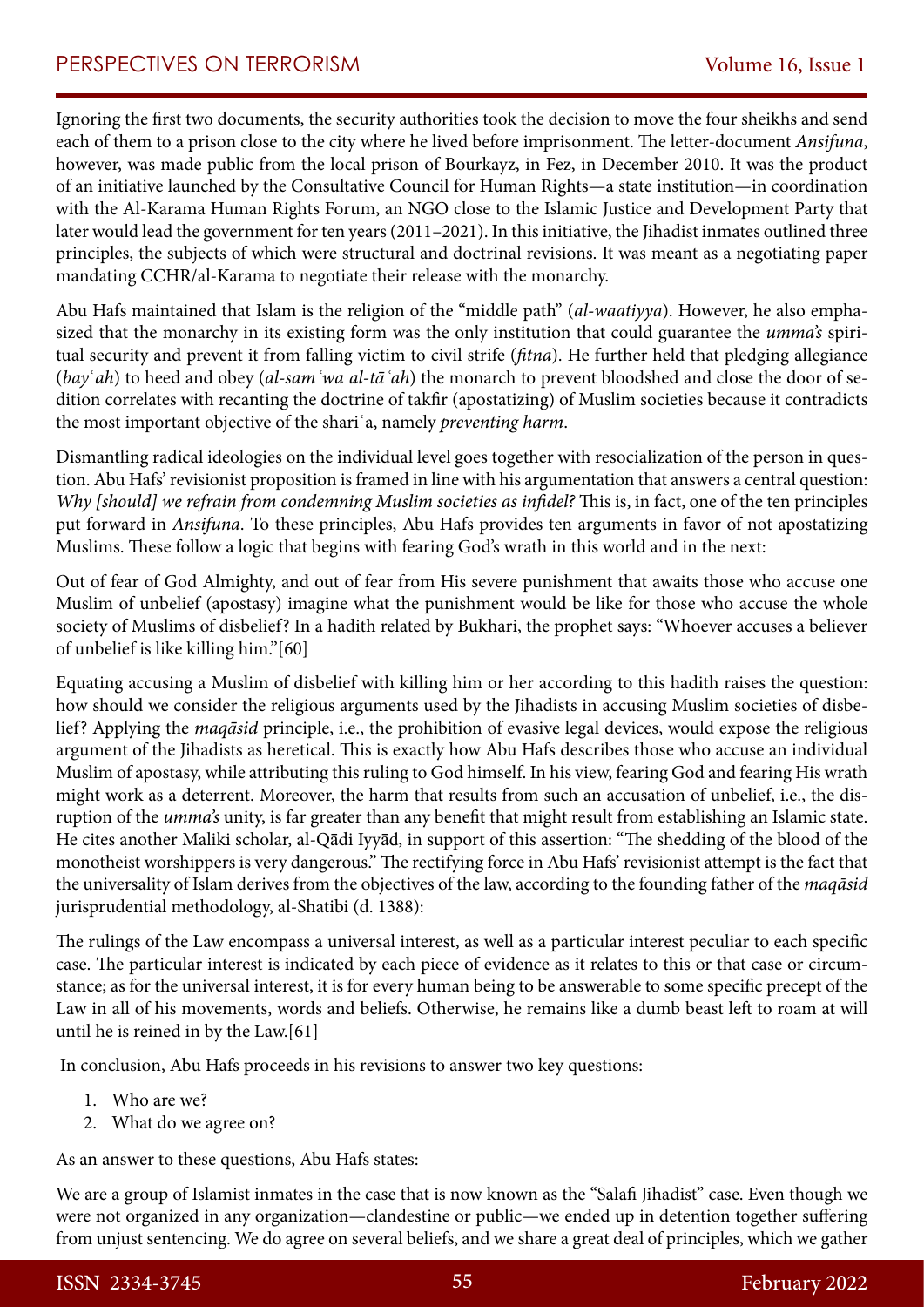in these points. We also consider these points the foundation of this initiative and the primary conditions for anyone desiring to join it.[62]

In this sense, accepting the monarchical system and recanting apostatizing society undermines the very Jihadist argument on the obligation of jihad against the 'near enemy', i.e., Muslim societies. In the Moroccan case, the monarchy's political theology—the king's role as both commander of the faithful and a head of state—has made it difficult for Jihadi Salafism to gain ground on Moroccan soil. This may also have been one of the reasons why most Moroccan radicals opted for transnational jihad.

## *Conclusion*

The revisions of Dr. Fadl and Abu Hafs can be viewed as two different examples of religious deradicalization, disengagement and reconciliation. Dr. Fadl's revisions provide a juridical argument against the use of armed jihad and the theology of takfir, with the aim of highlighting the senselessness of armed confrontation with both the near and the far enemy. Similarly, Abu Hafs' revisions provide a practical demonstration of the important role that religion *can*—and perhaps *must*—play in any deradicalization process.[63] In the two cases we explored here, the religious argument based on *maqāsid al-shariʿa,* and its ethical philosophy focuse on preemptive and deterrent aspects in the reconciliation process, and in so doing emphasizes ideological change as a key to behavioral change. What does this imply for deradicalization research? In combination with many of the variables pointed out in the existing literature, such as the role of "family (kinship responsibilities) and integration into the community" [64] or psychological factors such as "disillusionment" and "burnout" [65], ideological transformation might have an important and influential role to play for the development and outcome of the deradicalization process since it can help militants to find new ways and means of construing and legitimating their conception of religion in a nonconfrontational manner. For militants engaged in deradicalization programs, this could contribute to their efforts to abandon violence in the name of 'jihad'.

#### *About the Authors:*

**Saer El-Jaichi,** *Ph.D.*, *is a post-doctoral researcher at the Danish Institute for International Studies and member of the ERC-funded research project "Explaining Transnational Jihad." His research focuses on Islamic intellectual history, theology, and the link between Islamist/Jihadist ideology and religion.*

**Joshua A. Sabih,** *Dr. theol*., is a visiting researcher at *the Danish Institute for International Studies. He is a lecturer of Interreligious Studies at the Faculty of Theology, University of Copenhagen, and a lecturer of Intercultural Studies at the Department of Communication and Arts, Roskilde University.* 

#### *Notes*

[1] The two Arabic revisions (*murājʿāt*) that the present article deals with are: Sayyid Imam al-Sharif, *Tarshid Al-ʿamal al-Jihadi'*  (Rationalizing Jihadist Action in Egypt and the World), 2007; URL: [http://www.jihadica.com/wp-content/uploads/2008/05/tarshid](http://www.jihadica.com/wp-content/uploads/2008/05/tarshid-al-jihad.pdf)[al-jihad.pdf,](http://www.jihadica.com/wp-content/uploads/2008/05/tarshid-al-jihad.pdf) and Abu Hafs Mohamed Abdelwahhab Rafiqi, *Ansifuna* (Be fair to us). (Fez: 2010). It is noteworthy that the story of how these two texts/revisions came about is quite similar: both were written within the confines of prison.

[2] In the case of the Moroccan brand of Islam and its trans-territorial religious diplomacy in countering transnational Jihadism on the African continent, see Cédric Baylocq and Aziz Hlaoua, "Spreading a Moderate Islam? Morocco's New African Religious Diplomacy," *Afrique Contemporaine* 257(1), 2016, pp. 113–128. By opting for the cumulative approach, our two former Salafi Jihadists break with the "restorative approach", which consists of the purist Salafi belief that God has given mankind the entire law in the Qur'an and the Sunna. Through the cumulative approach, the hermeneutical methodology of jurisprudential epistemology consists of engaging human agency by means of human raison and revelation in a consistent and continuous search for the *shariʿa's* universal objectives within the constraints of history and based on the necessities of human life.

[3] Ahmad Al-Raysuni, *Fiqh Al-Thawrah: Murājaʿāt Fī al-Fiqh al-Siyyasī al-ʾislāmī*. (Cairo: Dar al-Kalimah, 2013); Mohamed Misbah, *Moroccan Jihadis*. (Doha: Al Jazeera Centre for Studies, 2021); Bilal Telidi, "Advocacy and Politics in Winning the Islamic Movement Over: A formative and Systemic Approach." *Awaser* (11), 2021, pp. 33–65.

[4] Ahmad Al-Raysuni, *Imam al-Shatibi's Theory of the Higher Objectives of Islamic Law*. (London-Washington: The International Institute of Islamic Thought, 2005, p. 231).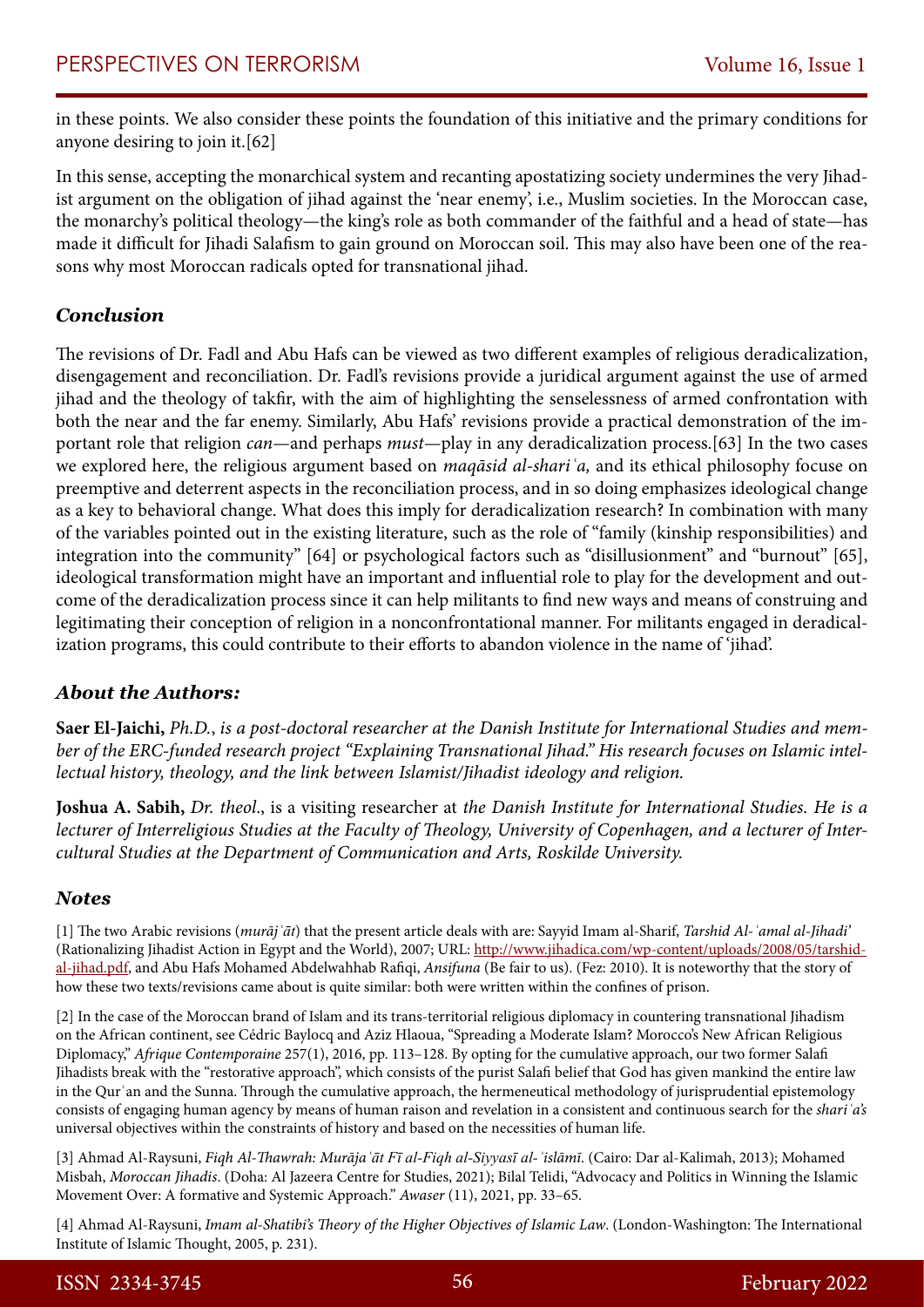[5] For example, see the interview with Abu Hafs (June 30, 2018); URL: https://marayana.com/[ءاسن-و-لاجر/ءاسن-و-لاجر-](https://marayana.com/نساء-و-رجال/نساء-و-رجال-حوارات/2018/06/30/320/)[تاراوح/2018/06/30/320](https://marayana.com/نساء-و-رجال/نساء-و-رجال-حوارات/2018/06/30/320/)/.

[6] A discussion of the text of the Moroccan oath of allegiance (bayʿah) can be seen in Mohamed Tozi, *Monarchie et Islam politique au Maroc*. (Paris: Presses de Sciences Po, 1999); Joshua Sabih, "Unwitting Schmittians: Sovereignty and Violence in Jihadi Salafism's Political Theology"; in: Saer El-Jaichi and Mona Kanwal Sheikh (Eds.), *Theological Perspectives on Transnational Jihad* (Cambridge: Cambridge University Press, forthcoming)

[7] Ayman Al-Zawahiri, *Risalah fi Tabriʾat Ummat al-Qalam was-Sayf min Manqasat Tuhmat al-Khawr wal-Duʿf* (Exonerating the Nation of the Pen and the Sword from the Blemish of the Accusation of Weakness and Fatigue), 2008; URL: [https://www.noorbook.](https://www.noorbook.com/%D9%83%D8%AA%D8%A7%D8%A8-%D8%A7%D9%84%D8%AA%D8%A8%D8%B1%D8%A6%D9%87-pdf) [com/%D9%83%D8%AA%D8%A7%D8%A8-%D8%A7%D9%84%D8%AA%D8%A8%D8%B1%D8%A6%D9%87-pdf.](https://www.noorbook.com/%D9%83%D8%AA%D8%A7%D8%A8-%D8%A7%D9%84%D8%AA%D8%A8%D8%B1%D8%A6%D9%87-pdf)

[8] Thomas Rid and Marc Hecker, *War 2.0: Irregular Warfare in the Information Age*. (Westport, London: Praeger Security International, 2009, p. 196).

[9] Concerning Abu Hafs's life and how he became a Salafi Jihadist, see his serialized interviews with the digital newspaper Alyaoum24.com. URL: وبا (alyaoum24.com) 24 مويل: تتجبارلا قول بل" تاعجارت ال تاعجارم :بتك بي صفح وبا عليه بتكين 24 موي لا—(15ةقلح لا) تاعجارت ال تاعجارم: بتكي صفح وبا ;(alyaoum24.com) 24 موي لا—"تسماخ لا ققل حلا" تاعجارت ال تاعجارم: [\(alyaoum24.com\)](https://alyaoum24.com/329809.html)

[10] Mahmood Mamdani, G*ood Muslim, Bad Muslim: America, The Cold War, and The Roots of Terror*. (New York: Three Leaves Press Doubleday, 2004, p. 229); in addition to the four sheikhs mentioned below in note [52], the most prominent early Salafi Jihadist was Dr. Abu Ubaidah Abdekalim al-Shadhili, the views of whom we refer to in this article; see note [51].

[11] Talal Asad, "Trying to Understand French Secularism"; in: Hent De Vries and Lawrence E. Sullivan (Eds), *Political Theologies: Public Religions in a Post-Secular World* (New York: Fordham University Press, 2006, p. 426).

[12] Sayyid Imam al-Sharif, 2007, op. cit., p. 13.

[13] Abu Hafs Mohamed Abdelwahhab Rafiqi, 2010, op. cit., p. 14.

[14] Amr Hamzawy and Sarah Grebowski, "From Violence to Moderation: Al-Jamaʿa al-Islamiyya and al-Jihad." *Carnegie Papers* (20), 2010, pp. 1–19; URL:<https://carnegieendowment.org/files/Hamzawy-Grebowski-EN.pdf>.

[15] Bernard Lewis, *What Went Wrong? The Clash Between Islam and Modernity in the Middle East*. (London: Orion Pub Co, 2004).

[16] Amr Hamzawy and Sarah Grebowski, 2010, op. cit., p. 5.

- [17] Sayyid Imam al-Sharif, 2007, op. cit., p. 12.
- [18] Jean Baudrillard, *L'esprit de Terrorisme*. (Paris: Galilée, 2002, p. 16).
- [19] Jean Baudrillard, 2002, op. cit., p. 16.

[20] Abu Bakr Naji, *The Management of Savagery: The Most Critical Stage Through Which the Umma Will Pass;* URL: [https://](https://www.noor-book.com/en/ebook-%D8%A7%D8%AF%D8%A7%D8%B1%D9%87-%D8%A7%D9%84%D8%AA%D9%88%D8%AD%D8%B4--pdf) [www.noor-book.com/en/ebook-%D8%A7%D8%AF%D8%A7%D8%B1%D9%87-%D8%A7%D9%84%D8%AA%D9%88%D8%AD](https://www.noor-book.com/en/ebook-%D8%A7%D8%AF%D8%A7%D8%B1%D9%87-%D8%A7%D9%84%D8%AA%D9%88%D8%AD%D8%B4--pdf) [%D8%B4--pdf.](https://www.noor-book.com/en/ebook-%D8%A7%D8%AF%D8%A7%D8%B1%D9%87-%D8%A7%D9%84%D8%AA%D9%88%D8%AD%D8%B4--pdf)

[21] Jean Baudrillard, 2002, op. cit., pp. 19–20.

[22] As we shall see, Abu Hafs adopts the same standpoint regarding the Moroccan monarchy. As a matter of fact, Abu Hafs uses as legal argument the customary practice of the consenting position of classical Muslim scholars vis-à -vis the successive Islamic dynasties since the Umayyads (661–750).

[23] Andrew F. March, *The Caliphate of Man: Popular Sovereignty in Modern Islamic Thought*. (Cambridge, Mass.: Harvard University Press, 2019, p. 56). Dr. Fadl does not reject classical law schools. His leaning toward *maqāsid* jurisprudence and its philosophy of ethics is a clear recognition of these schools' relevance in general, and of the Maliki jurisprudence's contributions therein.

[24] David Cook, *Understanding Jihad*. (Oakland: University of California Press, 2015, p. 39)

- [25] Sayyid Imam al-Sharif, 2007, op. cit., p. 3.
- [26] Ibid.
- [27] Sayyid Imam al-Sharif, 2007, op. cit., p. 2.
- [28] Sayyid Imam al-Sharif, 2007, op. cit., p. 3.
- [29] Sayyid Imam al-Sharif, 2007, op. cit., p. 6.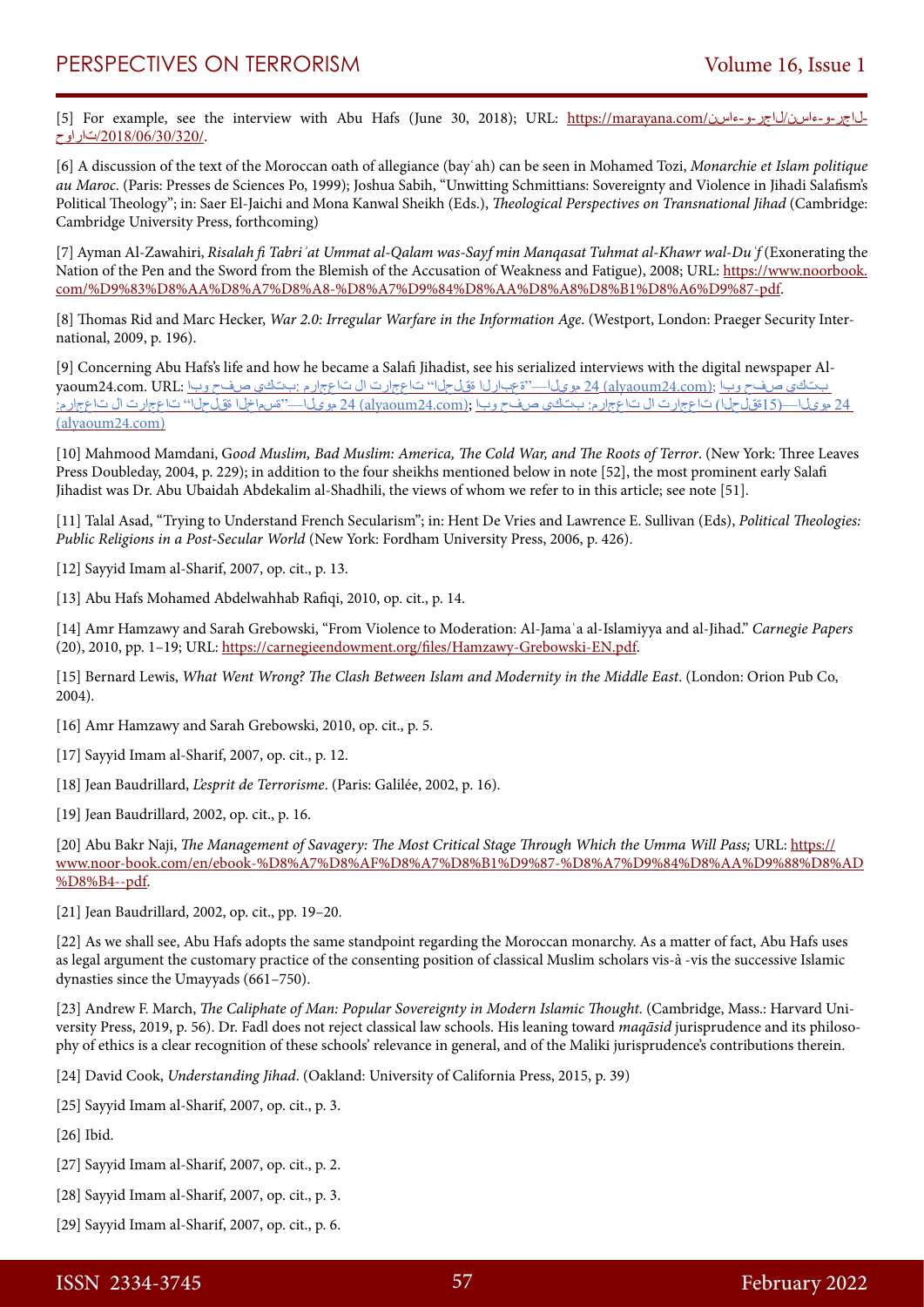# PERSPECTIVES ON TERRORISM Volume 16, Issue 1

[30] Sayyid Imam al-Sharif, 2007, op. cit., p. 5.

[31] Ibid.

- [32] Sayyid Imam al-Sharif, 2007, op. cit., p. 7.
- [33] Ibid.
- [34] Ibid.
- [35] Sura 18 of the Qur'an.
- [36] Sayyid Imam al-Sharif, 2007, op. cit., p. 8.

[37] Ibid.

[38] Sayed Khatab, *Understanding Islamic Fundamentalism: The Theological and Ideological Basis*. (Cairo-New York: The American University in Cairo Press, 2011, p. 152).

- [39] Sayyid Imam al-Sharif, 2007, op. cit., p. 10.
- [40] Clinton Bennett, *Studying Islam: The Critical Issues*. (London-New York: Continuum, 2010, p. 86).
- [41] Sayyid Imam al-Sharif, 2007, op. cit., p. 9.
- [42] Qur'an, Sura 2, verse 193.
- [43] Sayyid Imam al-Sharif, 2007, op. cit., p. 12.
- [44] Ibid.
- [45] Sayyid Imam al-Sharif, 2007, op. cit., p. 14.
- [46] Hoover, Jon (2019) *Ibn Taymiyya*. (London: Oneworld Academic, 2019, p. 59).
- [47] Sayyid Imam al-Sharif, 2007, op. cit., p. 15.
- [48] Sayyid Imam al-Sharif, 2007, op. cit., p. 14.

[49] The question of the borders of the kingdom of Morocco is still a problematic issue since Morocco still does not recognize the present borders as the kingdom's historical borders. Morocco still considers Spain's presence in the two enclaves Ceuta and Melilla as part of a colonial agenda. Another example of unsolved border conflicts is the one between Morocco and Algeria, regarding the control of western (Moroccan) Sahara. Morocco is de facto still in the process of decolonization. Traditionally, both political and military forms of decolonization are considered forms of jihad. In this connection, it is interesting that al-Qaeda's leader Ayman Zawahiri has recently issued a threat to Spain because of these two enclaves. See "Al-Zawahiri calls for the liberation of Ceuta and Melilla", *Middle East in 24*; URL: <https://middleeast.in-24.com/world/470987.html>.

[50] The latest branding of this interesting political-theological concept is the documentary *mamlakat al-ʾawliyāʾ* that Medi TV has produced; cf. URL: [https://youtu.be/5CKNQvXIyiY;](https://youtu.be/5CKNQvXIyiY) see also Cédric Baylocq and Aziz Hlaoua, 2016, op. cit., pp. 113-128.

[51] Abdelkarim al-Shadili, *Fasl al-maqāl fī ʾanna man tahkama ʾilā al-tāġūt mina al-hukkām kāfir min ghayr juhūd wa ʾistilāl*. /نم-توغاطلا-ىل!-مك ح-ناس-ن أ-يف-ل قمل المصلا للسن اليمحت /manbar al-Tawhid wal-Jihad. 2001, p. 2; URL: https://ketabpedia.com Genre-wise this treatise belongs to a juridical-theological (or rather: a polemical response) category called preventing all ambiguities regarding the creed of the Salaf. It is well known that the Wahhabi school inspired by Ibn A. Wahhab (d. 1792), still constitutes the authoritative reference in almost all variants of Salafism—both the quietist and Jihadist. Inspired by Wahhabi teachings, Salafis reject human reason as a source of validation and accept only the doctrines and beliefs inherited from the Prophet's companions and their pious followers. They do not adhere to the jurisprudential school of *maqāsid* and its ethical philosophy.

[52] Abu Hafs Mohamed Abdelwahhab Rafiqi, 2010, op. cit., 3. In this video, Abu Hafs—together with the other former sheikhs of Moroccan Jihadism—explains the reasons and nature of his revisions after his release: cf. URL: [https://www.youtube.com/](https://www.youtube.com/watch?v=1ZVkMkc-YuI) [watch?v=1ZVkMkc-YuI](https://www.youtube.com/watch?v=1ZVkMkc-YuI). Our focus in this article on Abu Hafs' revisions is due to the fame that these have gained in both Moroccan Jihadi circles and with the public at large. Moroccan media considers Abu Hafs as one of the so-called (in the Moroccan media) "four sheikhs", namely: Mohammed El-Fezazi, Omar El-Haddoushi, Hassan El-Kettani, and Mohammed Abdul Wahab Rafiqi. Abu Hafs mentions the other three sheikhs as co-signatories of these and previous revisions. Regarding these four sheikhs' fame, the moral authority they still have over a number of "followers", and their influence through the social media—and presence in the ntelligentcia maroc. Abu ـبرغملا ايسنجلتنأ—قيناثلا ققلحل ا ةعجارمو مي يقت :نوجسلا لخاد تاعجارملا :Ure و :upublic media, see URL Hafs affirms that all these contexts made him a Salafi "sheikh"—he sees that the only transformation he made in his life was freeing himself from all the molds that had crept in, and his journey toward a free thought that is not bound by any particular ideology. Abu Hafs states that he has not yet written a book reviewing all these transformations and laying the foundations of the intellectual construction that he is promoting today, especially as he works on dismantling the categories of the Salafi Jihadist discourse. He